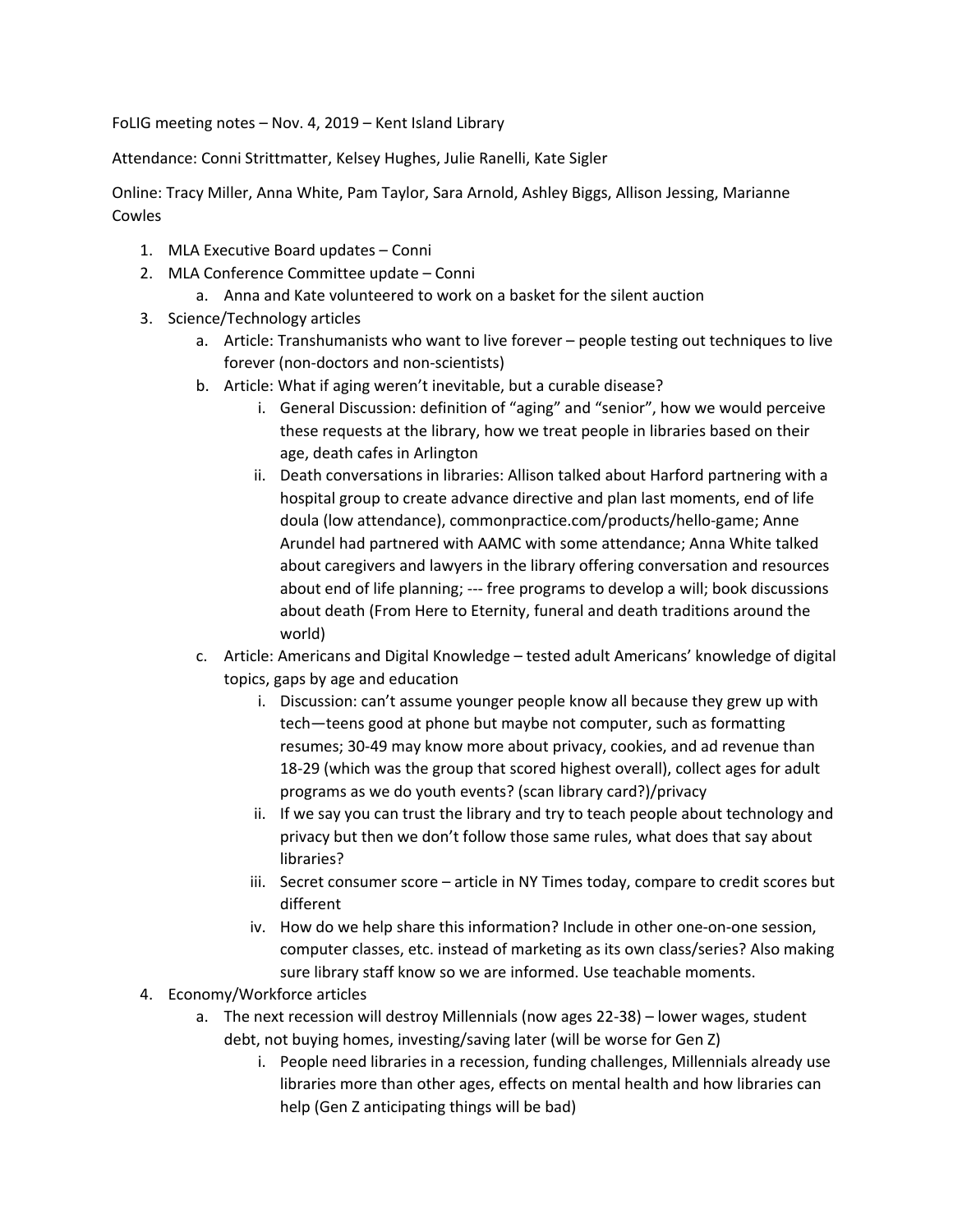- b. The Middle-Class Crunch: A Look at 4 Family Budgets financial insecurity and desynchronized schedules increase stress (less quality time), employers providing fewer benefits, student debt + child care and rent = hard for young families to save \$
	- i. Libraries focus on quality of events rather than quantity because people have changed their schedules and committed their time, importance of escapism – relaxation may be more important than learning goals for some events; family events; develop partnerships to provide child care during adult events (liability?)
	- ii. Universal basic income story on NPR today, \$500 per month allows parent more time with children; easy to judge people based on budgeting priorities but there are stories to them; chart showing how middle class wealth has declined over 20 years (able to save less)
- c. Maryland approves three new apprenticeship programs, adds eight youth apprenticeship employers – build skilled labor force – could libraries make this happen? How to fund?
- d. Little support for reductions in federal spending positive for libraries when people support government spending, public trust low for government and public's political wisdom—how libraries can encourage civic engagement/how government works rather than day to day politics, people forget we are government funded; how Gen Z will affect 2020 elections; information about local elections where a lot of library funding decisions are made; local partnerships on voter rights in 2020/college student access to voting, how the electoral college works, what elected officials do and how it affects citizens' daily lives; speed dating with local politicians (not in an election year), how to run for office
- 5. Society articles
	- a. A parking garage had 6 suicides in 4 years. Signs on the walls are trying to prevent more.
		- i. Help people get help, \$6.50 per sign, quote: how African Americans deal with suicide, depression, and mental health
		- ii. What can we do in our library spaces to help people who are not going to approach library staff for help? Bookmarks, call numbers with sensitive topics, film series of movies that matter to the community and ties in with MPT indie film series (Bedlam), open door for info
	- b. A broken bingo machine left this D.C. veterans' retirement home mourning. A 16-yearold decided to help.
		- i. Dignity of seniors, government funding (Go Fund Me) does the library become a charitable need in the future?
	- c. Public Libraries may turn the page for Colorado City's News Desert access to local news diminishing, libraries a place to create content: libraries host staff of local journalists and citizen reporters, minimize corruption in local government by having local papers – what effect does the reporting have on library funding? Who follows principles of journalism?
	- d. Instagram, Facebook, and the Perils of "Sharenting" no control/consent, grow up online, 2030 identity fraud—2/3 will be kids shared on social media
		- i. Do parents purposely create a online persona for kids to get a job, be an influencer, etc? Children don't have agency and parents make decisions all the